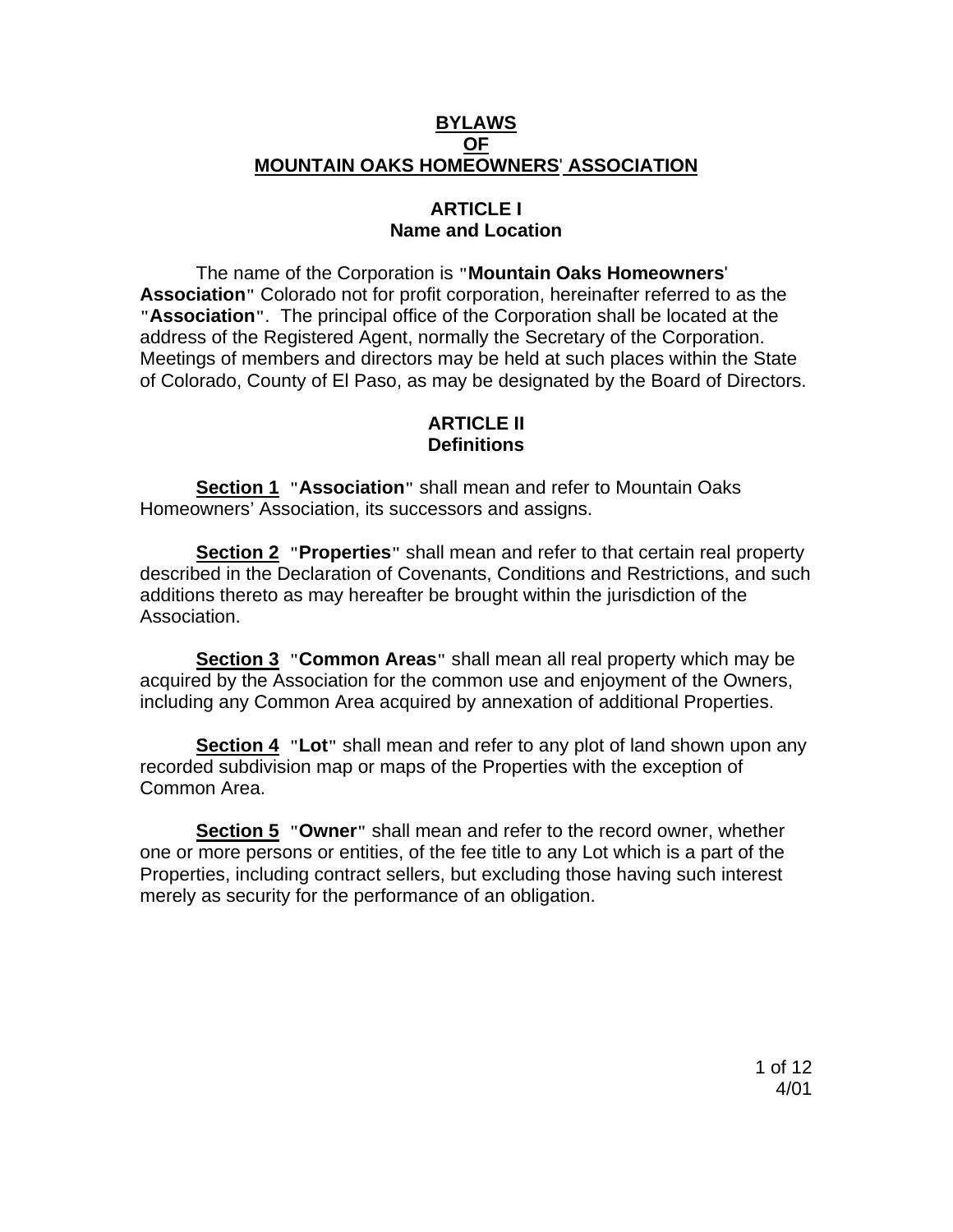**Section 6 "Declarant"** shall mean and refer to David R. Sellon, his successors and assigns, if such successors or assigns should acquire more than one undeveloped Lot from the Declarant for the purpose of development.

**Section 7 "Living Unit"** shall mean and refer to any portion of the building situated upon the properties designed and intended for use and occupancy as a residence by a single family.

**Section 8 "Declaration"** shall mean and refer to the Declaration of Covenants, Conditions and Restrictions applicable to the Properties recorded in the Office of the El Paso County Clerk and Recorder, including any amendments thereto.

**Section 9 "Member"** shall mean and refer to those persons entitled to membership as provided in the Declaration of Covenants, Conditions and Restrictions.

### **ARTICLE III Meeting of Members**

**Section 1 Annual Meeting.** The first annual meeting of the members shall be held within the first year from the date of incorporation of the Association, in the month of December or January; and each subsequent regular annual meeting of the members shall be held on the same day of the same month of each year thereafter, at the hour of 5:00 o'clock P.M. If the day for the annual meeting is a legal holiday, the meeting will be held at the same hour on the first day following which is not a legal holiday.

**Section 2 Special Meetings.** Special meetings of the members may be called at any time by the President or by the Board of Directors, or upon written request of one-fourth (1/4) of the members who are entitled to vote.

**Section 3 Notice of Meetings.** Written notice of each meeting of the members shall be given by, or at the direction of, the secretary or person authorized to call the meeting, by mailing a copy of such notice, postage prepaid, at least fifteen (15) days before such meeting to each member entitled to vote thereat, addressed to the member's address last appearing on the books of the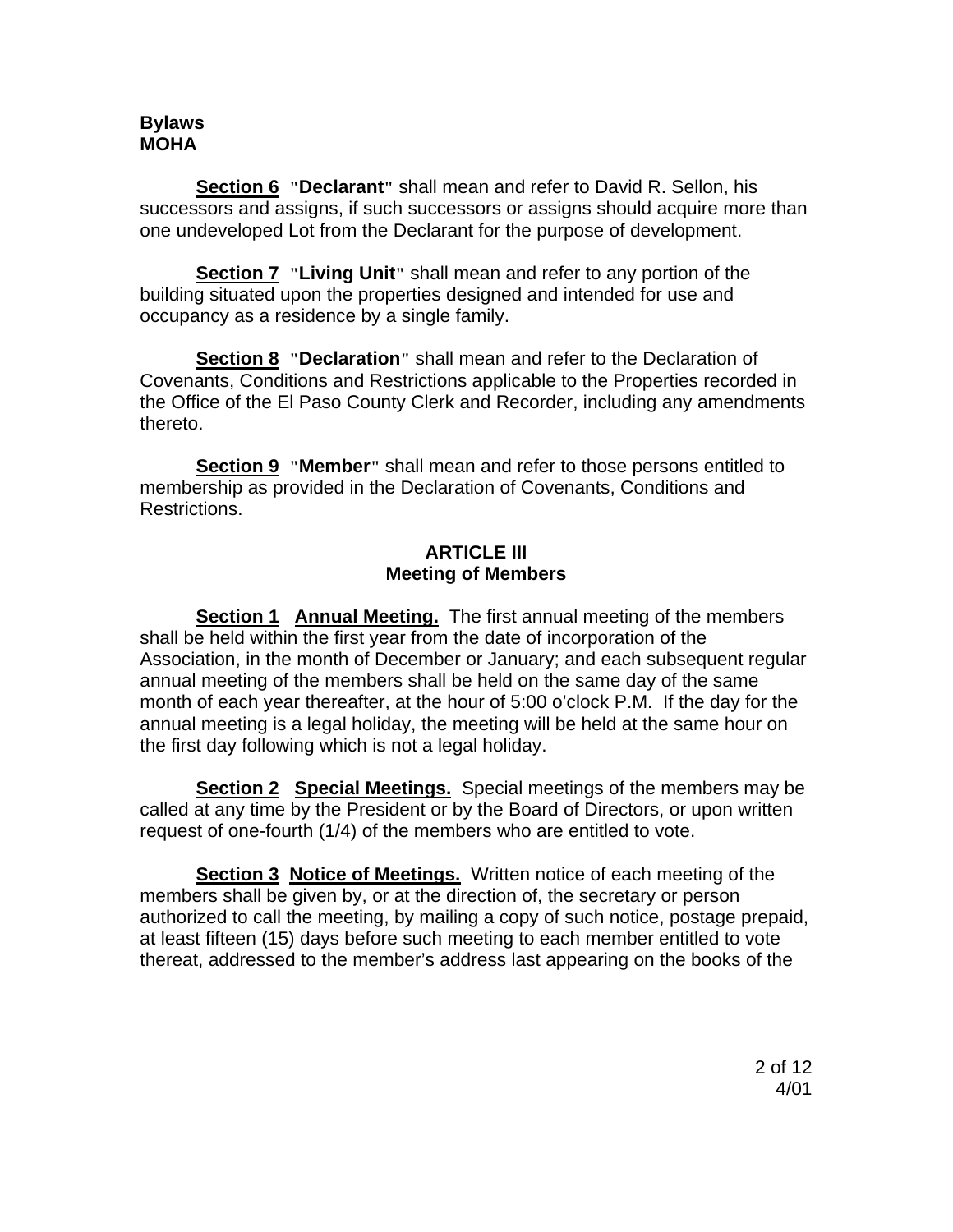Association, or supplied by such member to the Association for the purpose of notice. Such notice shall specify the place, day and hour of the meeting, and, in the case of a special meeting, the purpose of the meeting.

**Section 4 Quorum.** The presence at the meeting of members entitled to cast, or of proxies entitled to cast, one-tenth (1/10) of the votes shall constitute a quorum for any action except of otherwise provided in the Articles of Incorporation, the Declaration, or as these Bylaws. If however, such quorum shall not be present or represented at any meeting, the members entitled to vote thereat shall have power to adjourn the meeting from time to time, without notice other than announcement at the meeting, until a quorum as aforesaid shall be present or be represented.

**Section 5 Proxies.** At all meetings of members, each member may vote in person or by proxy. All proxies shall be in writing and filed with the secretary. Every proxy shall be revocable and shall automatically cease upon conveyance by the member of his lot.

# **ARTICLE IV Board of Directors; Selection; Term of Office**

**Section 1 Number.** The affairs of this Association shall be managed by a Board of five (5) directors, who must be a member of the said Association.

**Section 2 Term of Office.** At the annual meeting of each year, the members shall elect five (5) directors: Each director shall serve a term of office for one year.

**Section 3 Removal.** Any director may be removed from the Board, with or without cause, by a majority vote of the members of the Association. In the event of death, resignation or removal of a director, his successor shall be selected by the remaining members of the Board and shall serve for the unexpired term of his predecessor.

**Section 4 Compensation.** No director shall receive compensation for any service he may render to the Association. However, any director may be reimbursed for his actual expenses incurred in the performance of his duties.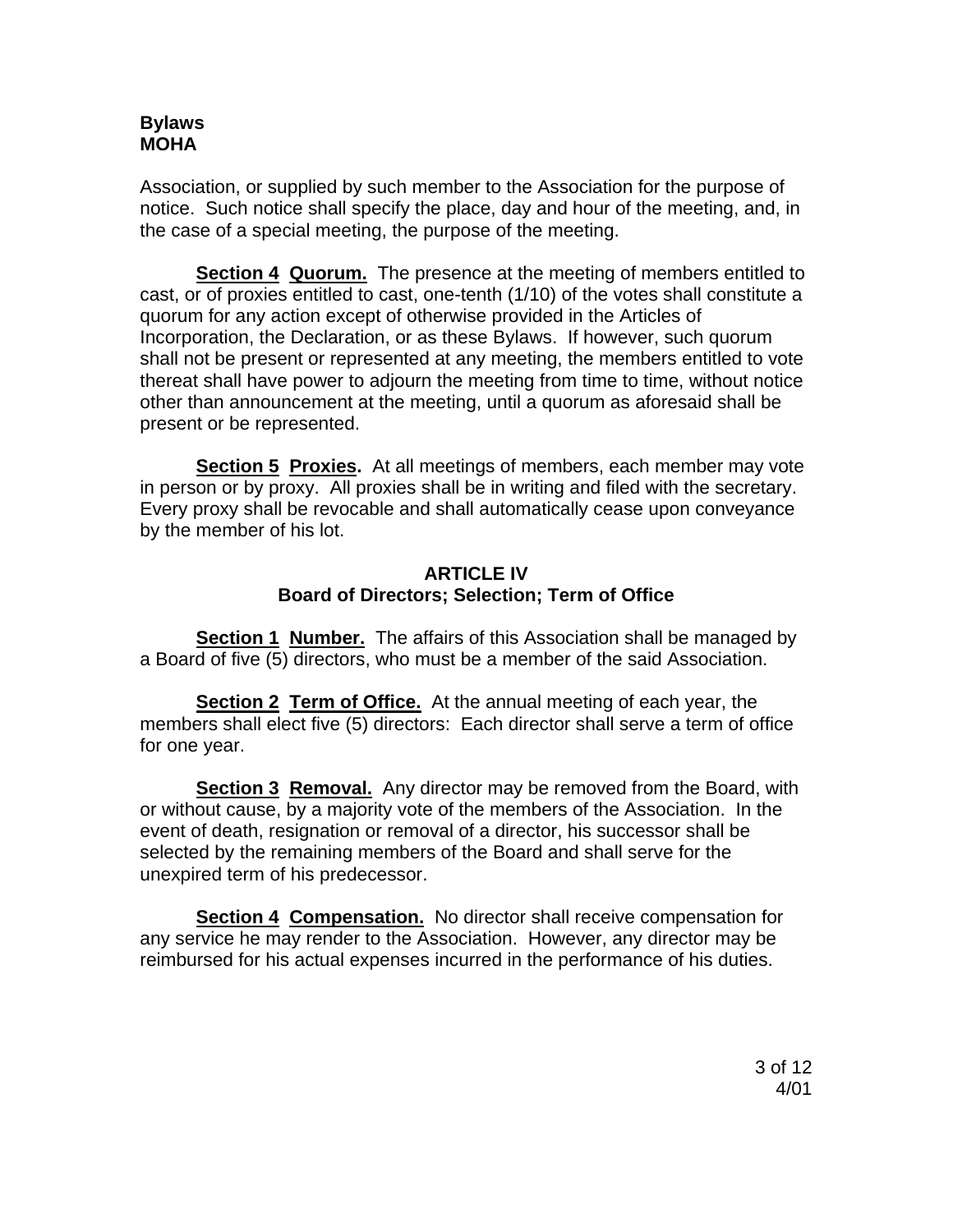**Section 5 Action Taken Without a Meeting.** The directors shall have the right to take any action in the absence of a meeting which they could take at a meeting by obtaining the written approval of all the directors. Any action so approved shall have the same effect as though taken at a meeting of the directors.

### **ARTICLE V Nomination and Election of Directors**

**Section 1 Nomination.** Nomination for election to the Board of Directors shall be made by a Nominating Committee. Nominations may also be made from the floor at the annual meeting. The Nominating Committee shall consist of a Chairman, who shall be a member of the Board of Directors, and two or more members of the Association. The Nominating Committee shall be appointed by the Board of Directors prior to each annual meeting of the members, to serve from the close of the annual meeting until the close of the next annual meeting. The Nominating Committee shall make as many nominations for election to the Board of Directors as it shall in its discretion determine, but not less than the number of vacancies that are to be filled. Such nominations may be made from among members or non-members.

**Section 2 Election.** Election to the Board of Directors shall be by secret written ballot. At such election the members of their proxies may cast, in respect to each vacancy, as many votes as they are entitled to exercise under the provisions of the Declaration. The persons receiving the largest number of votes shall be elected. Cumulative voting is not permitted.

### **ARTICLE VI Meetings of Directors**

**Section 1 Regular Meetings.** Regular meetings of the Board of Directors shall be held monthly without notice, at such place and hour as may be fixed from time to time by resolution of the Board. Should said meeting fall upon a legal holiday, then that meeting shall be held at the same time on the next day which is not a legal holiday.

**Section 2 Special Meetings.** Special meetings of the Board of Directors shall be held when called by the President of the Association, or by any two directors, after not less than three (3) days notice to each director.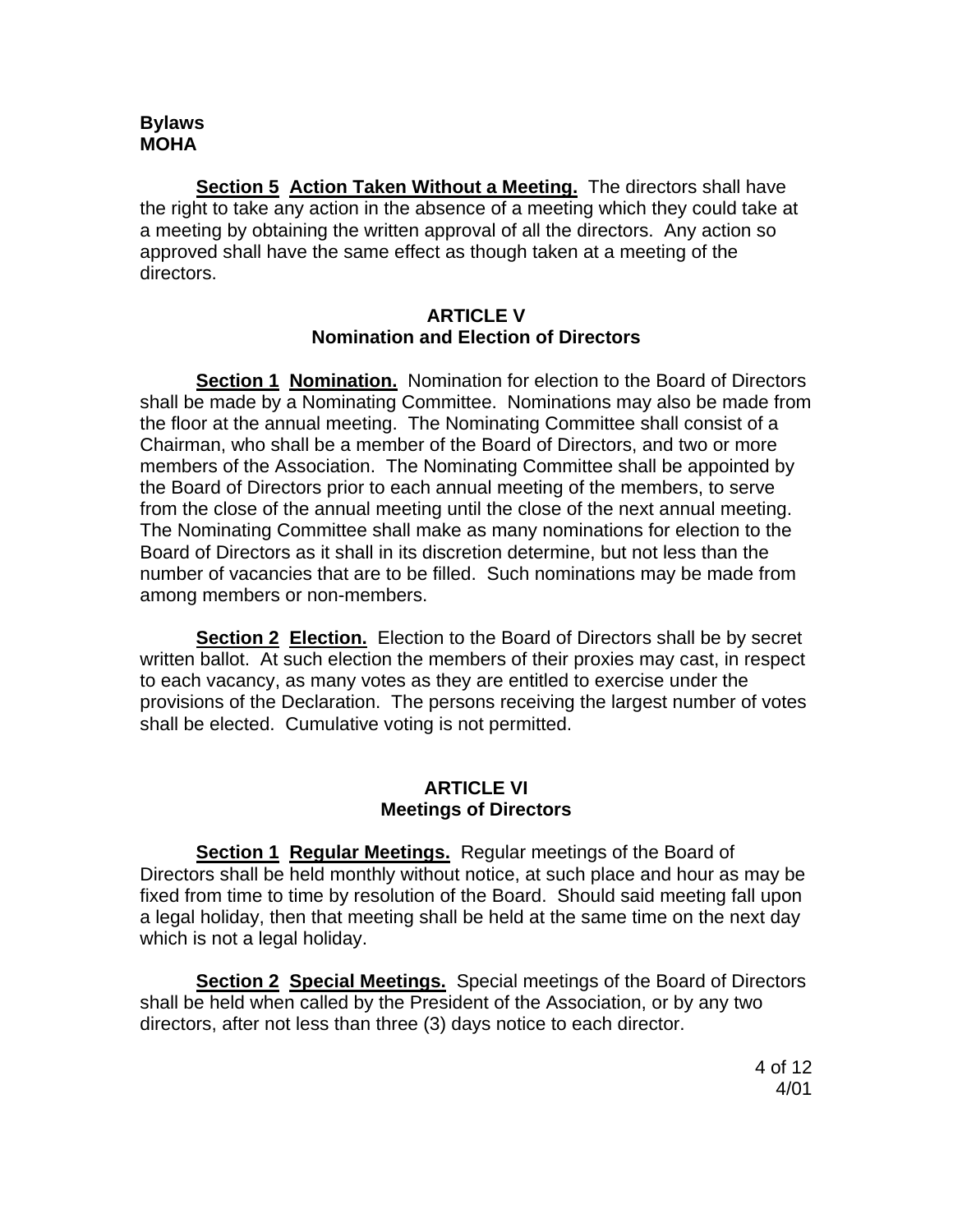**Section 3 Quorum.** A majority of the number of directors shall constitute a quorum for the transaction of business. Every act or decision done or made by a majority of the directors present at a duly held meeting at which a quorum is present shall be regarded as the act of the Board.

#### **ARTICLE VII Powers and Duties of the Board of Directors**

**Section 1 Powers.** The Board of Directors shall have power to:

- (A) Adopt and publish rules and regulations governing the use of the Common Areas and facilities, and the personal conduct of the members and their guests thereon, and to establish penalties for the infraction thereof;
- (B) Suspend the voting rights and right to use of the recreational facilities of a member during any period in which such member shall be in default in the payment of any assessment levied by the Association. Such rights may also be suspended after notice and hearing, for a period not to exceed sixty (60) days for infraction of published rules and regulations;
- (C) Exercise for the Association all powers, duties and authority vested in or delegated to this Association and not reserved to the membership by other provisions of these Bylaws, the Articles of Incorporation, or the Declaration of Covenants, Conditions and Restrictions;
- (D) Declare the office of a member of the Board of Directors to be vacant in the event such member shall be absent from three (3) consecutive regular meetings of the Board of Directors; and,
- (E) Employ a manager, an independent contractor, or such other employees as they deem necessary, and to prescribe their duties.

**Section 2 Duties.** It shall be the duty of the Board of Directors to:

(A) Cause to be kept a complete record of all of its acts and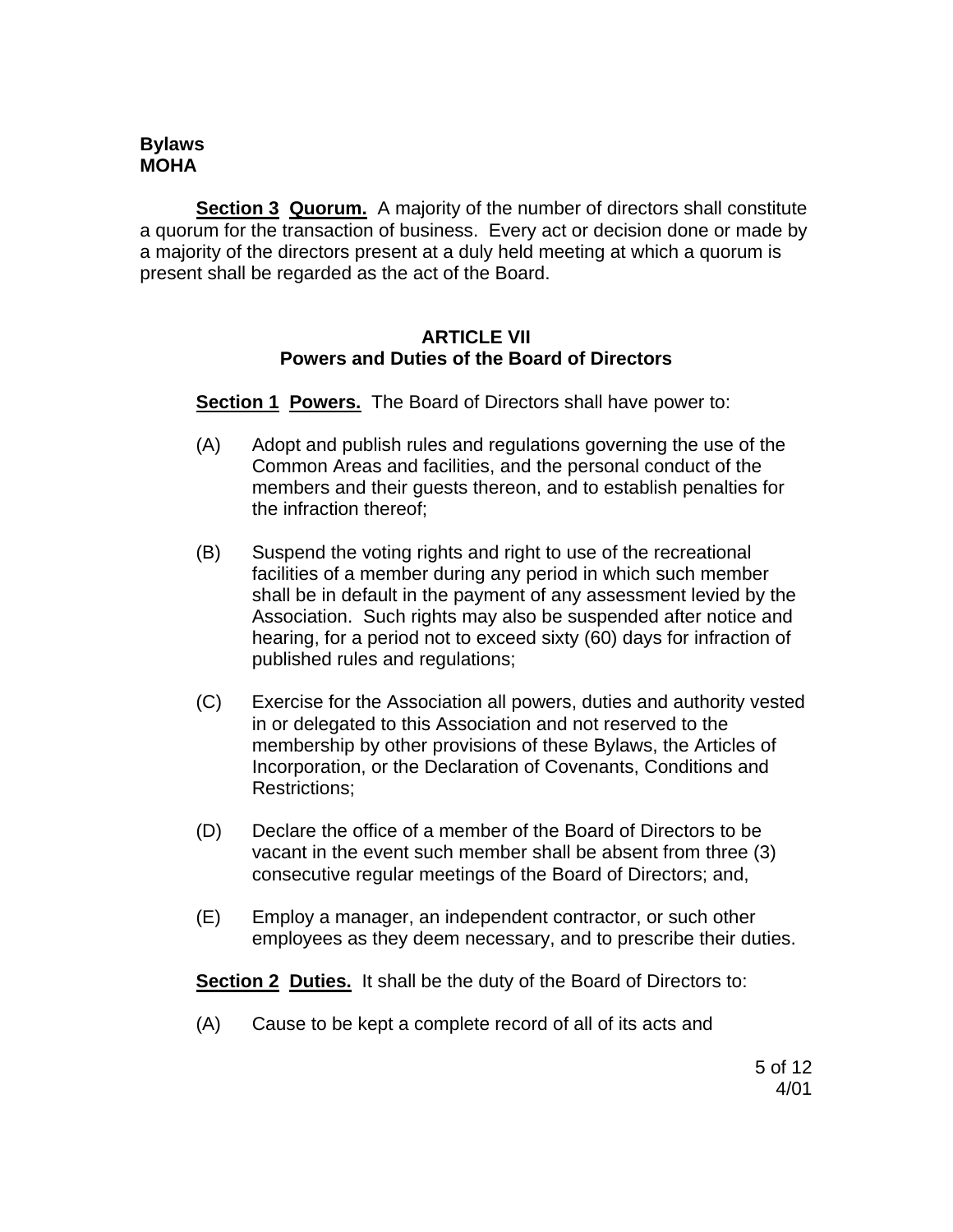Corporate affairs and to present a statement thereof to the Members at the annual meeting of the members, or at any special meeting when such statement is requested in writing by one-fourth (1/4) of the members who are entitled to vote;

- (B) Supervise all officers, agents and employees of this Association, and to see that their duties are properly performed;
- (C) As more fully provided in the Declaration of Covenants, Conditions and Restrictions to:
	- (1) Fix the amount of the annual assessment against each lot at least thirty (30) days in advance of each annual assessment period;
	- (2) Send written notice of each assessment to every Owner subject thereto at least thirty (30) days In advance of each annual assessment period; and
	- (3) Foreclose the lien against any property for which assessments are not paid within thirty (30) days after due date or to bring an action at law against the owner personally obligated to pay the same.
- (D) Issue or to cause an appropriate officer to issue, upon demand by any person, a certificate setting forth whether or not any assessment has been paid. A reasonable charge may be made by the Board for the issuance of these certificates. If a certificate states an assessment has been paid, such certificate shall be conclusive evidence of such payment;
- (E) Procure and maintain adequate liability and hazard insurance on property owned by the Association;
- (F) Cause all officers or employees having fiscal responsibilities to be bonded, as it may deem appropriate;
- (G) Cause any common Areas to be maintained.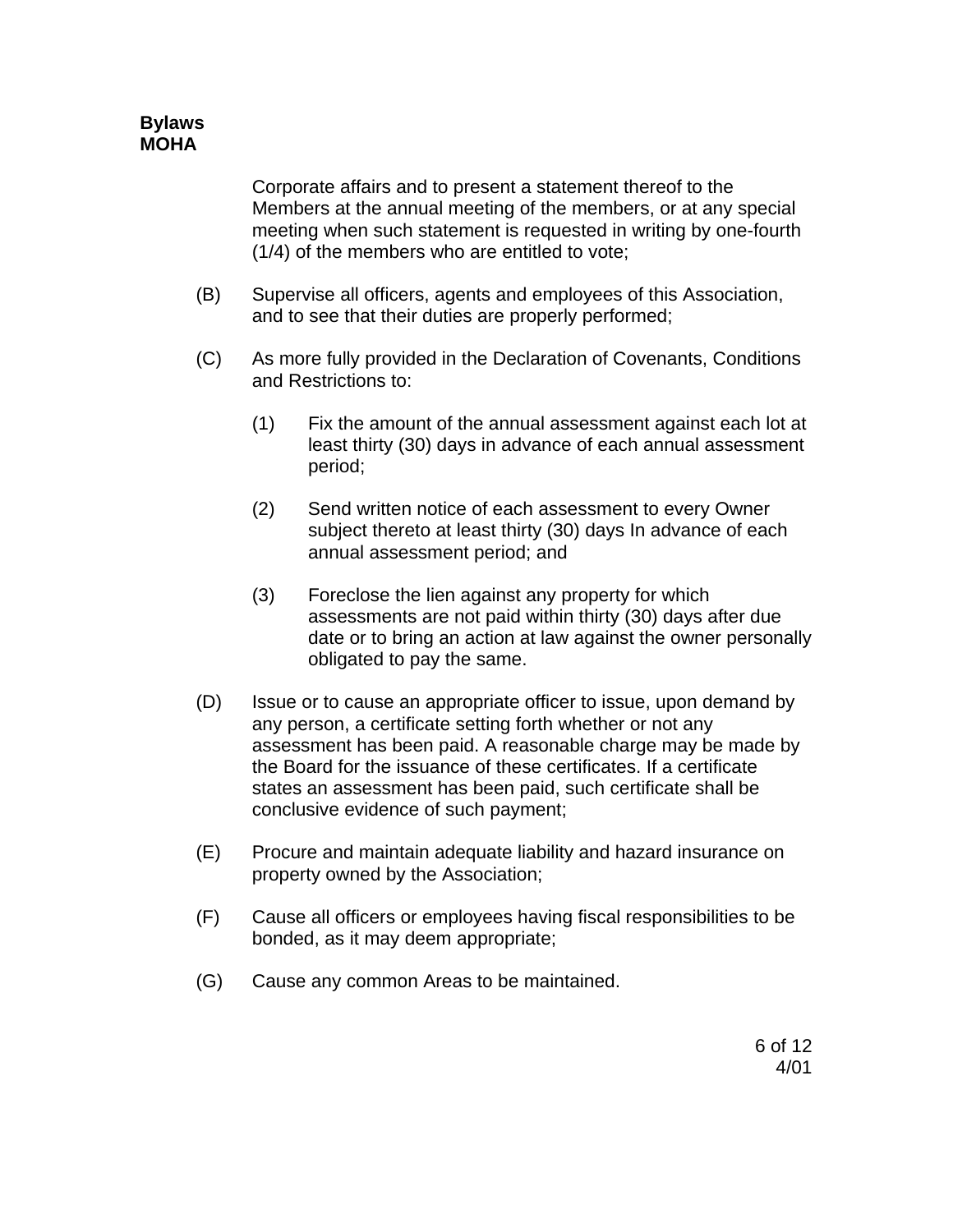### **ARTICLE VIII Officers and Their Duties**

**Section 1 Enumeration of Offices.** The officers of this association shall be a President, Vice-President, Secretary, Treasurer, and a Member at Large and such other officers as the Board may from time to time by resolution create. The offices of Secretary and Treasurer may be combined and that position may be held by one person.

**Section 2 Election of Officers.** The election of officers shall take place at the first meeting of the Board of Directors and following each annual meeting of the members thereafter.

**Section 3 Term.** The officers of this association shall be elected annually by the Board and each shall hold office for one (1) year unless he shall sooner resign, or shall be removed, or otherwise disqualified to serve.

**Section 4 Special Appointments**. The Board may elect other officers as the affairs of the Association may require, each of whom shall hold office for such period, have such authority, and perform such duties as the Board may, from time to time, determine.

**Section 5 Resignation and Removal.** Any officer may be removed from the office with or without cause by the Board. Any officer may resign at any time giving written notice to the Board, the president or secretary. Such resignation shall take effect on the date of receipt of such notice or at any later time specified therein and unless otherwise specified therein, the acceptance of such resignation shall not be necessary to make it effective.

**Section 6 Vacancies.** A vacancy in any office may be filled by appointment by the Board. The officer appointed to such vacancy shall serve for the remainder of the term of the officer he replaces.

**Section 7 Multiple Officers.** The offices of Secretary and Treasurer may be held by the same person. No person shall simultaneously hold more than one of any of the other offices except In the case of special officer created pursuant to **Section 4** of this **Article**.

> 7 of 12 4/01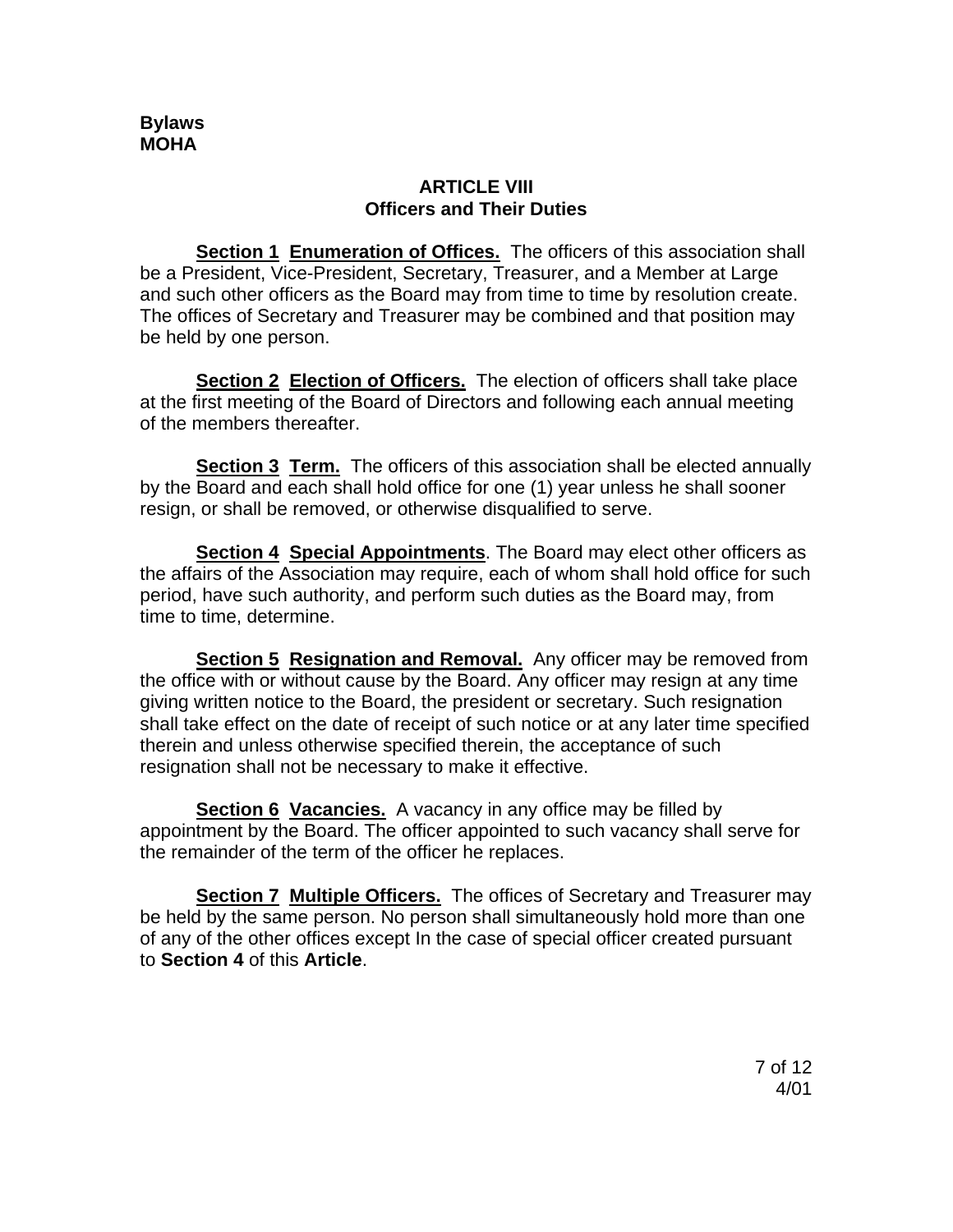**Section 8 Duties.** The duties of the officers are as follows:

# **President**

(A) The President shall preside at all meetings of the Board of Directors shall see that orders and resolutions of the Board are carried out; shall sign all leases, mortgages, deeds and other written instruments and shall co-sign all checks and promissory notes.

# **Vice President**

(B) The Vice-President shall act in the place and stead of the President in the event of his absence, inability or refusal to act, and shall exercise and discharge such other duties as may be required of him by the Board.

# **Secretary**

(C) The Secretary shall record the votes and keep the minutes of all meetings and proceedings of the Board and of the members; keep the corporate seal of the Association and affix it on all papers requiring said seal: serve notice of meetings of the Board and of the members: keep appropriate current records showing the members of the Association together with their addresses, and shall perform such other duties as required by the Board.

# **Treasurer**

(D) The Treasurer shall receive and deposit, in appropriate bank accounts, all monies of the Association and shall disburse such funds as directed by resolution of the Board of Directors, shall sign all checks and promissory notes of the Association; keep proper books of account; cause an annual audit of the Association books to be made by a public accountant at the completion of each fiscal year; and shall prepare an annual budget and a statement of income and expenditures to be presented to the membership at its regular annual meeting, and deliver a copy of each to the members.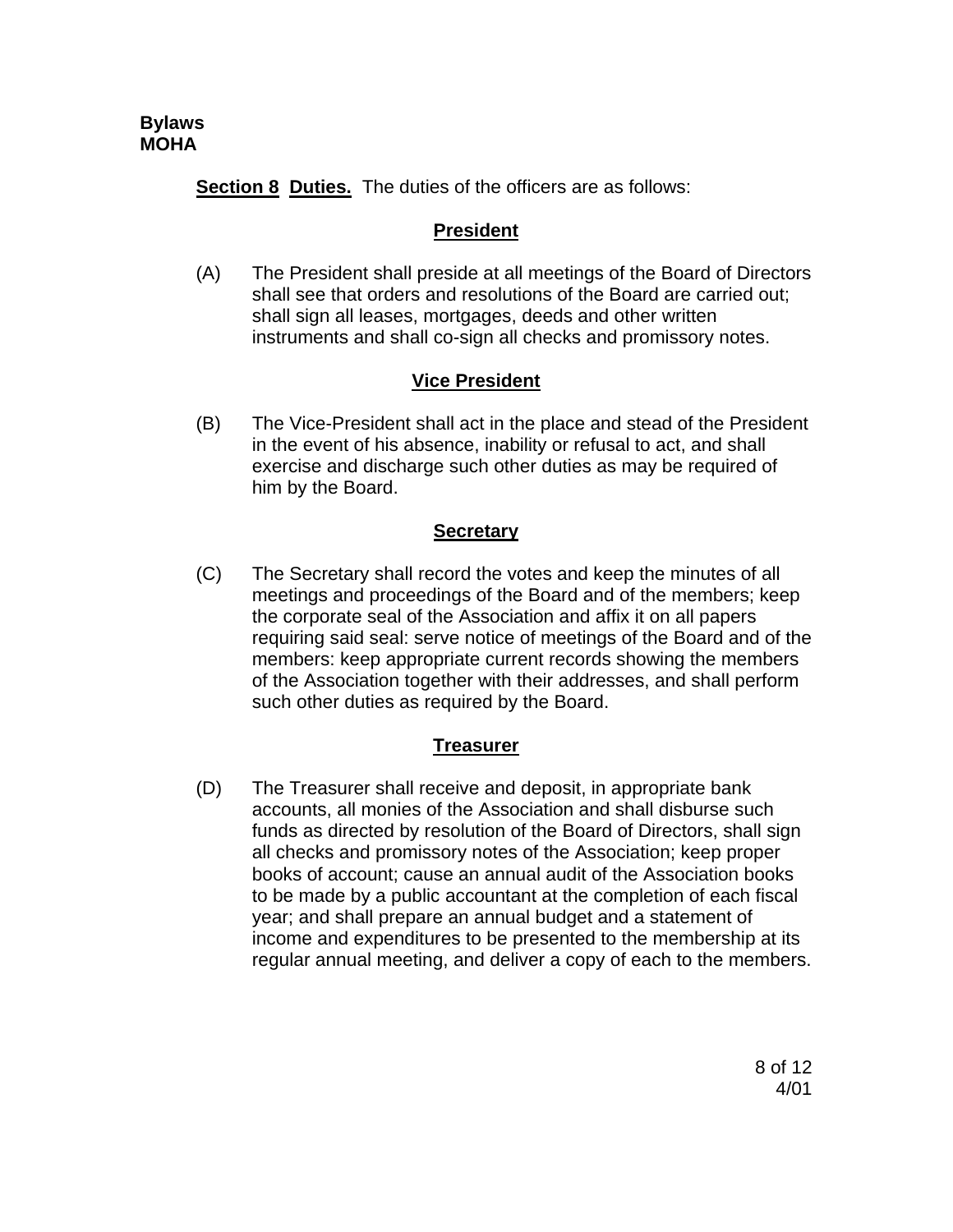### **MEMBER AT LARGE**

(E) The Member at Large will oversee the duties of The Block Captains and maintain the MOHA website.

### **ARTICLE IX Committees**

The Association may appoint an Architectural Control Committee, as provided in the Declaration, and shall appoint a Nominating Committee, as provided in these Bylaws. In Addition, the Board of Directors shall appoint other committees as deemed appropriate in carrying out its purpose.

# **ARTICLE X Books and Records**

The books, records and papers of the Association shall at all times, during reasonable business hours, be subject to inspection by any member. The Declaration, the Articles of Incorporation and the Bylaws of the Association shall be available for inspection by any member at the principal office of the Association, where copies may be purchased at reasonable cost.

### **ARTICLE XI Assessments**

As more fully provided in the Declaration, each member is obligated to pay to the Association annual and special assessments which are secured by a continuing lien upon the property against which the assessment is made. Any assessment which is not paid when due shall be delinquent. If the assessment is not paid within thirty (30) days after the due date, the assessment shall bear Interest from the date of delinquency at the rate of one percent (1%) per month and the Association may bring an action at law against the Owner personally obligated to pay the same or foreclose the lien against the property, and interest, costs, and reasonable attorney's fees of any such action shall be added to the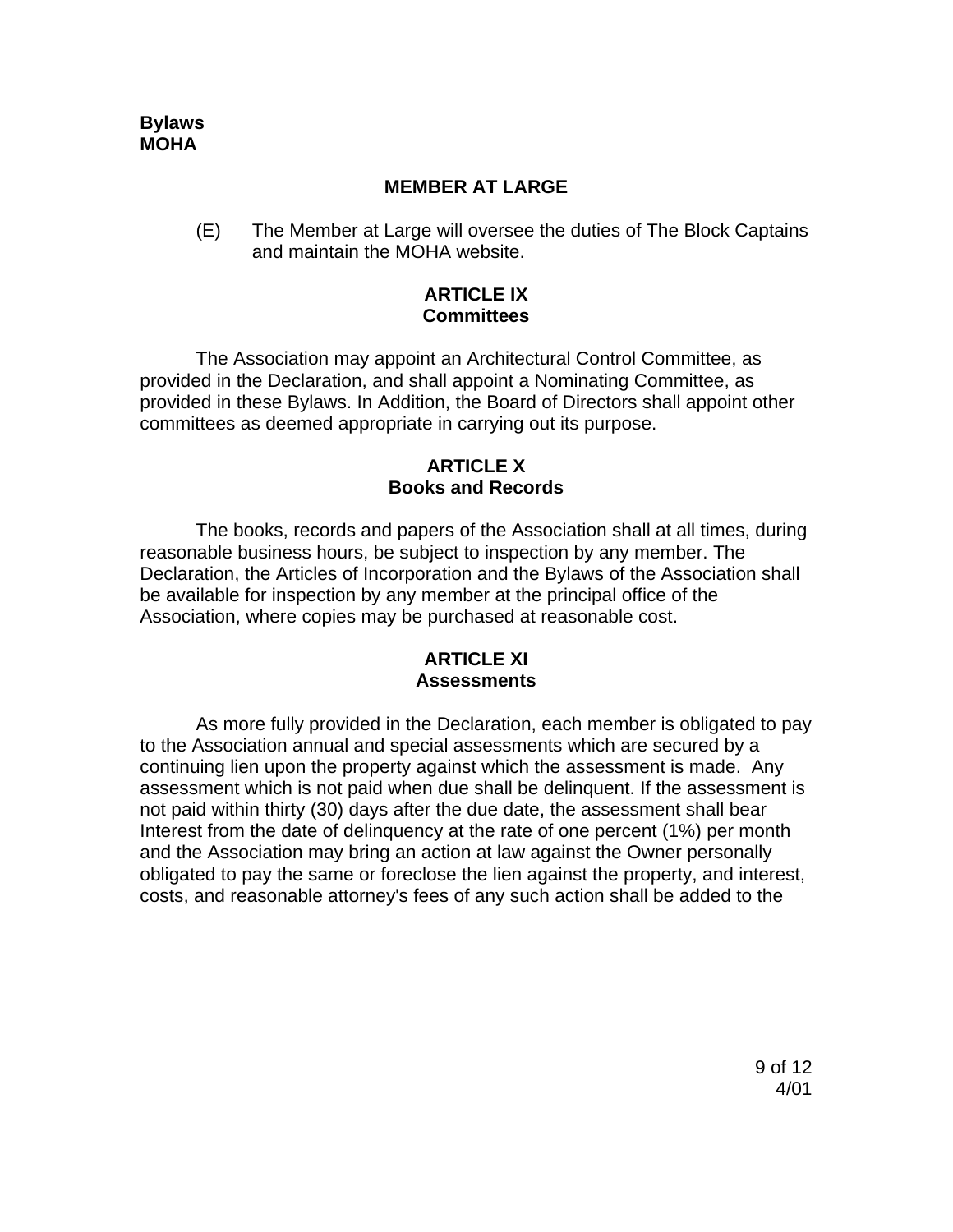amount of such assessment. No Owner may waive or otherwise escape liability for the assessments provided for herein by non use of any Common Areas or abandonment of his lot.

### **ARTICLE XII Corporate Seal**

The Association may have a seal in circular form having within its circumference the words: Mountain Oaks Homeowners' Association.

### **ARTICLE XIII Amendments**

**Section 1** These Bylaws may be amended, at a regular or special meeting of the members, by a vote of a majority of a quorum of members present in person or by proxy.

**Section 2** In case of any conflict between the Declaration of Covenants, Conditions and Restrictions and these Bylaws, the Declaration shall control.

# **ARTICLE XIV Incorporation of Declaration**

Reference made herein to the Declaration is to the Declaration of Covenants, Conditions and Restrictions of the Mountain Oaks Homeowners' Association as recorded In the Books and Records of EI Paso County, State of Colorado, which Declaration is incorporated herein as though fully set forth.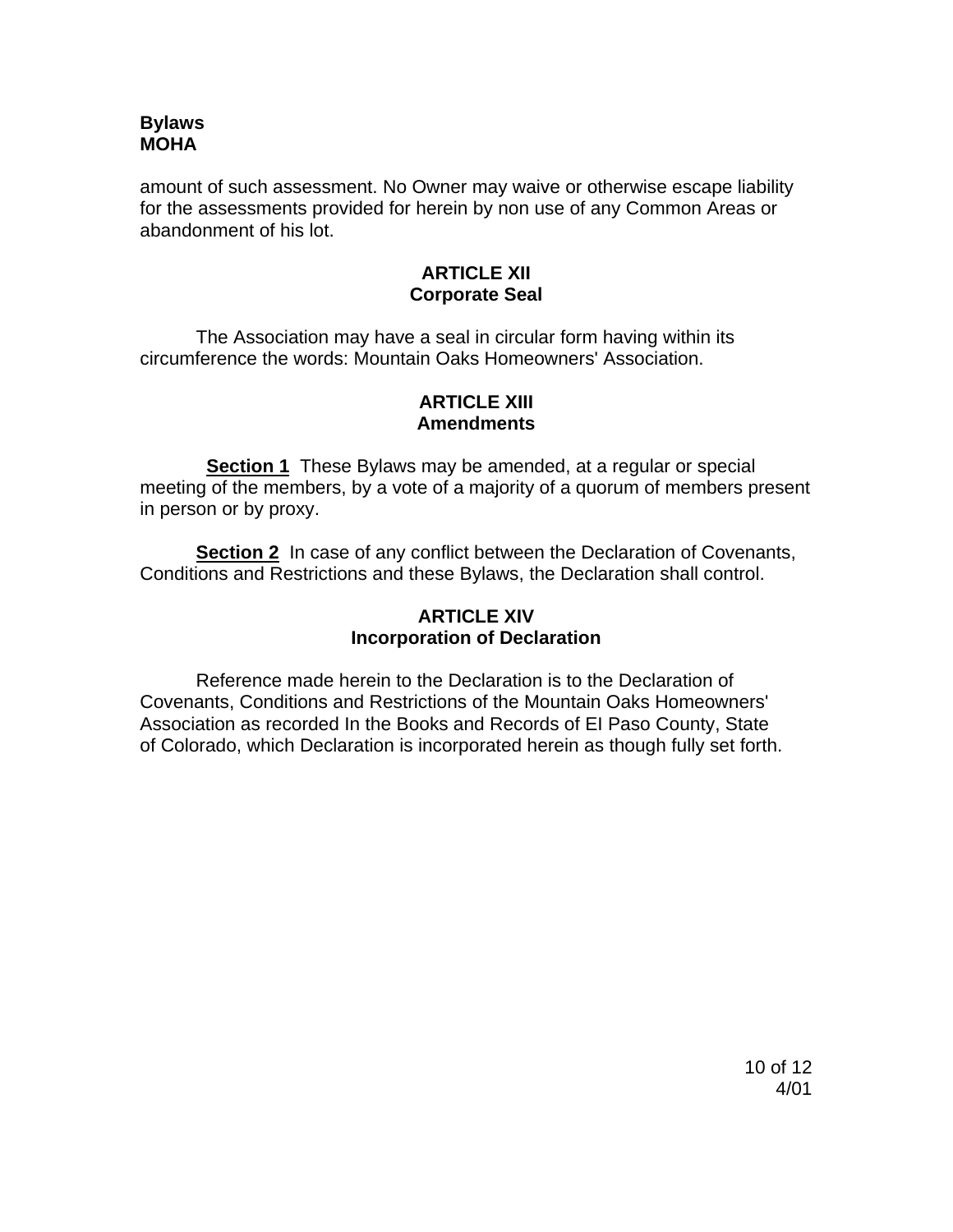### **ARTICLE XV Miscellaneous**

The fiscal year of the Association shall begin on the 1st day of January and end on the 31st day of December each year, except that the first fiscal year shall begin on the date of incorporation.

In Witness Whereof, we, being all of the directors of the Mountain Oaks Homeowners' Association, have hereunto set our hands this

|  | _day of_ | april | 2001.            |        |
|--|----------|-------|------------------|--------|
|  |          |       |                  |        |
|  |          |       |                  |        |
|  |          |       | <b>President</b> |        |
|  |          |       |                  |        |
|  |          |       | Vice President   |        |
|  |          |       |                  |        |
|  |          |       | <b>Treasurer</b> |        |
|  |          |       |                  |        |
|  |          |       |                  | enneel |
|  |          |       | <b>Secretary</b> |        |
|  |          |       |                  |        |

**Member at Large**